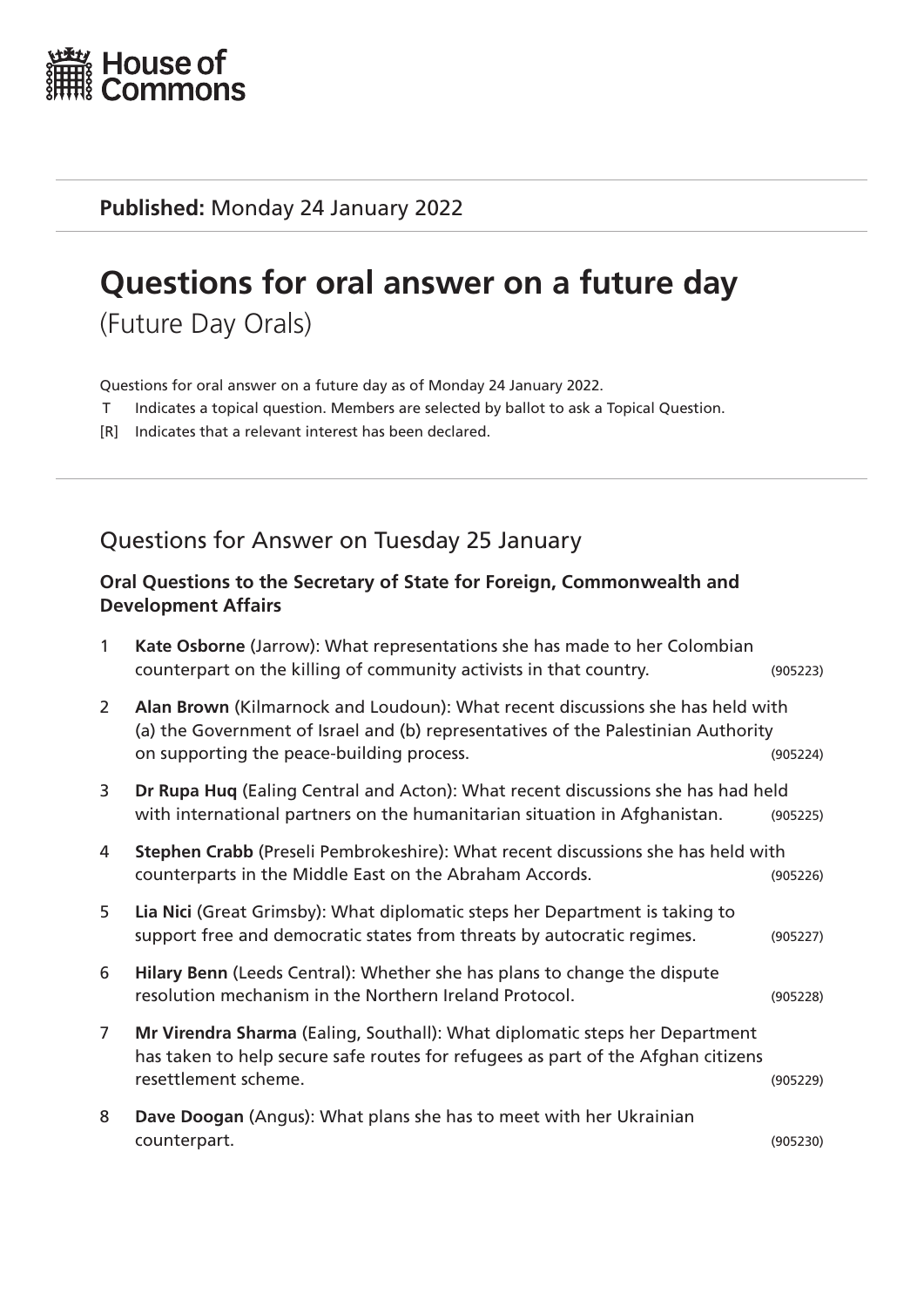| 9  | Nia Griffith (Llanelli): What diplomatic steps she is taking in response to Russia's<br>threats to Ukraine's sovereignty and territorial integrity.                                                                                                                                                     | (905231) |
|----|---------------------------------------------------------------------------------------------------------------------------------------------------------------------------------------------------------------------------------------------------------------------------------------------------------|----------|
| 10 | Dehenna Davison (Bishop Auckland): What recent diplomatic steps her<br>Department has taken to help strengthen security partnerships with nations<br>around the world.                                                                                                                                  | (905232) |
| 11 | Richard Graham (Gloucester): What steps her Department is taking to help<br>strengthen democracies and open societies across the world.                                                                                                                                                                 | (905233) |
| 12 | Rachael Maskell (York Central): What diplomatic steps she is taking to help secure<br>safe routes in third countries for people seeking to leave Afghanistan.                                                                                                                                           | (905234) |
| 13 | Valerie Vaz (Walsall South): What diplomatic steps she is taking to help ensure the<br>release of detained British citizens during negotiations with Iran.                                                                                                                                              | (905235) |
| 14 | Holly Lynch (Halifax): If she will take diplomatic steps to support the creation of an<br>international fund for Israeli-Palestinian peace.                                                                                                                                                             | (905236) |
| 15 | Mrs Emma Lewell-Buck (South Shields): What diplomatic steps the Government is<br>taking to help support a negotiated peace settlement in Yemen.                                                                                                                                                         | (905237) |
| 16 | John Penrose (Weston-super-Mare): What assessment she has made of the<br>potential role that parliamentary representation for UK Overseas Territories and<br>Crown Dependencies in strengthening their status within the UK.                                                                            | (905238) |
| 17 | Sir Desmond Swayne (New Forest West): What diplomatic steps she is taking to<br>help support democracies in Eastern Europe.                                                                                                                                                                             | (905239) |
| 18 | Sir Edward Leigh (Gainsborough): If she will make it her policy to make her<br>Department's humanitarian programmes in Pakistan conditional on the<br>Government of Pakistan's steps to protect freedom of religion or belief minority<br>groups from forced conversions and marriages in that country. | (905240) |
| 19 | Kerry McCarthy (Bristol East): What discussions her Department has held with<br>counterparts in Mozambique on the political and security situation in that country.                                                                                                                                     | (905241) |
| 20 | Andrew Rosindell (Romford): What assessment she has made of the extent of state<br>interference in Hong Kong's judicial system.                                                                                                                                                                         | (905242) |
| 21 | Gill Furniss (Sheffield, Brightside and Hillsborough): What recent assessment she<br>has made of the implications for her policies of the civil war in Yemen.                                                                                                                                           | (905243) |
| 22 | Julian Sturdy (York Outer): What steps her Department is taking with international<br>partners to increase vaccination rates in developing nations to help ensure global<br>protection from potential new variants of covid-19.                                                                         | (905244) |
| 23 | Virginia Crosbie (Ynys Môn): What diplomatic steps she has taken to help<br>strengthen the UK's economic and security relationship with Australia.                                                                                                                                                      | (905245) |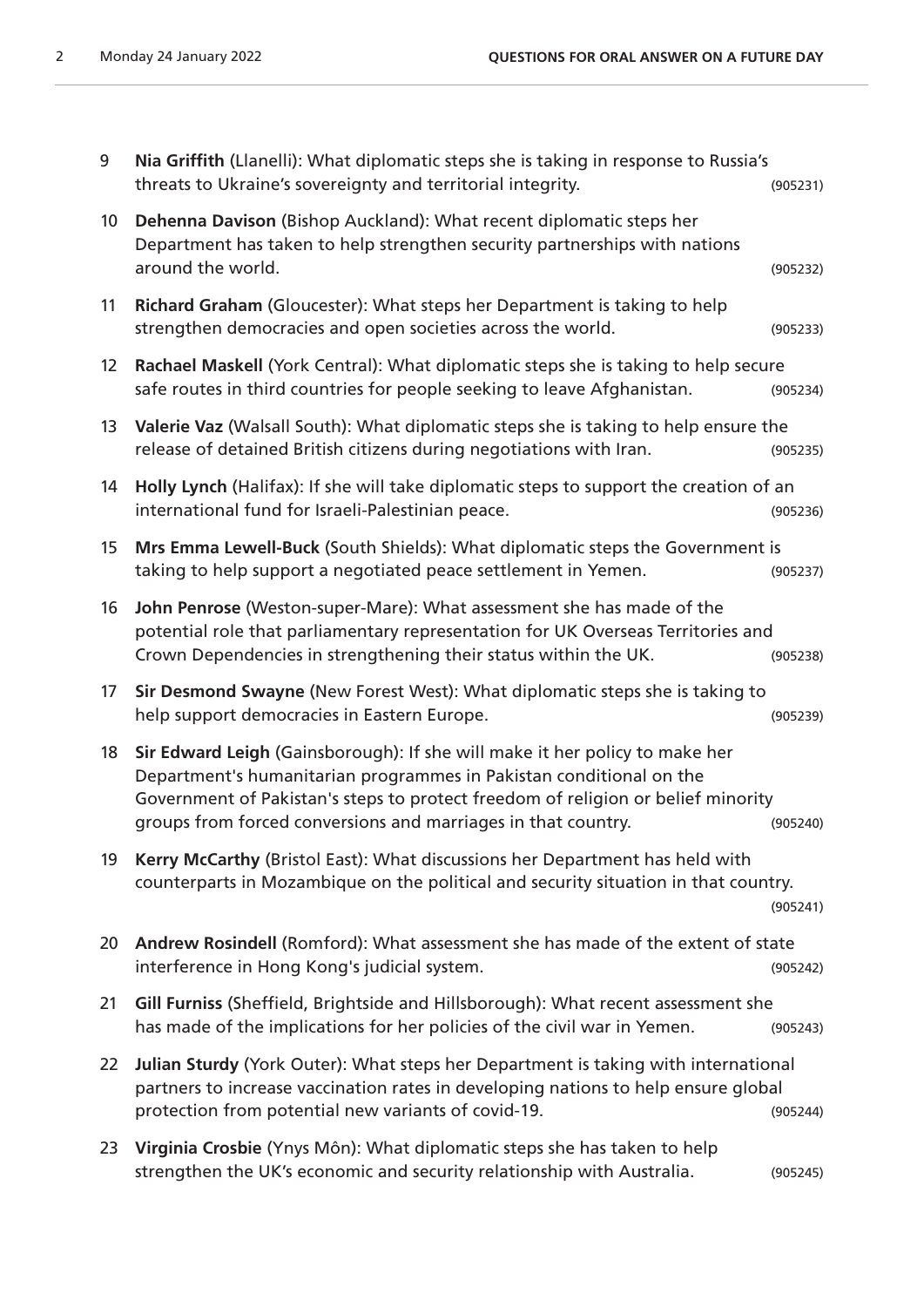- 24 **Dr James Davies** (Vale of Clwyd): What steps she is taking to help support democracy in Eastern Europe. (905246)
- 25 **Siobhain McDonagh** (Mitcham and Morden): What assessment she has made of the implications for her policies of the sanctions imposed by the US on General Shavendra Silva of the Sri Lankan army.<br>
(905247)

#### **At 12:15pm**

## **Topical Questions to the Secretary of State for Foreign, Commonwealth and Development Affairs**

| James Sunderland (Bracknell): If she will make a statement on her<br>departmental responsibilities. | (905248)                                                  |
|-----------------------------------------------------------------------------------------------------|-----------------------------------------------------------|
| Rachael Maskell (York Central):                                                                     | (905249)                                                  |
| <b>Henry Smith (Crawley):</b>                                                                       | (905250)                                                  |
| <b>Mike Wood (Dudley South):</b>                                                                    | $[R]$ (905251)                                            |
|                                                                                                     | (905252)                                                  |
| Chris Clarkson (Heywood and Middleton):                                                             | (905253)                                                  |
| Holly Lynch (Halifax):                                                                              | (905254)                                                  |
| Marsha De Cordova (Battersea):                                                                      | (905255)                                                  |
| John Penrose (Weston-super-Mare):                                                                   | (905256)                                                  |
|                                                                                                     | (905257)                                                  |
|                                                                                                     | T5 Tony Lloyd (Rochdale):<br>T10 Giles Watling (Clacton): |

# Questions for Answer on Wednesday 26 January

#### **Oral Questions to the Secretary of State for Northern Ireland**

- 1 **Johnny Mercer** (Plymouth, Moor View): What recent discussions he has had with Cabinet colleagues on bringing forward legislative proposals to protect veterans from prosecution for actions taken during the Troubles. (905208)
- 2 **Stuart Anderson** (Wolverhampton South West): What discussions he has had with the Northern Ireland Executive on when legislative proposals will be brought forward against vexatious claims made regarding veterans who served in Northern Ireland. (905209)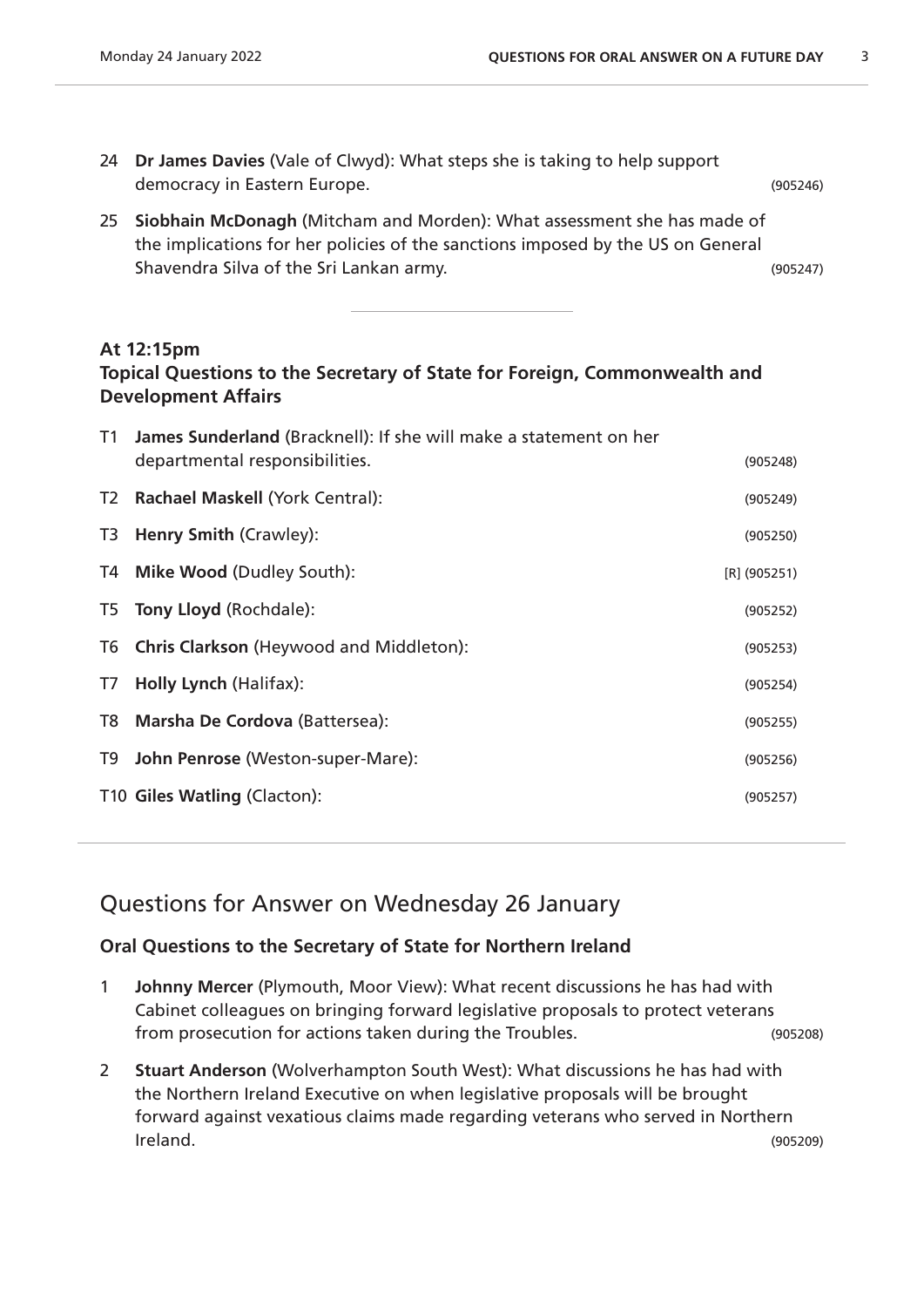| 3               | Julian Smith (Skipton and Ripon): What steps his Department is taking to support<br>stability in Northern Ireland.                                                                                                   | (905210) |
|-----------------|----------------------------------------------------------------------------------------------------------------------------------------------------------------------------------------------------------------------|----------|
| 4               | Owen Thompson (Midlothian): What recent assessment he has made of the<br>implications for his policies of trends in the balance of trade between Northern<br>Ireland and (a) Great Britain and (b) the EU.           | (905211) |
| 5               | Andrew Lewer (Northampton South): What plans his Department has to celebrate<br>the Platinum Jubilee of Her Majesty The Queen.                                                                                       | (905212) |
| 6               | Stephen Farry (North Down): What engagement the Government has had with<br>Northern Ireland businesses on the Northern Ireland Protocol since 1 January 2022.                                                        | (905213) |
| 7               | Gavin Robinson (Belfast East): What steps his Department is taking to support<br>stability in Northern Ireland.                                                                                                      | (905214) |
| 8               | Antony Higginbotham (Burnley): What plans his Department has to celebrate the<br>Platinum Jubilee of Her Majesty The Queen.                                                                                          | (905215) |
| 9               | Joanna Cherry (Edinburgh South West): What recent assessment he has made of<br>the implications for his policies of trends in the balance of trade between Northern<br>Ireland and (a) Great Britain and (b) the EU. | (905216) |
| 10 <sup>°</sup> | Alison McGovern (Wirral South): What assessment he has made of the economic<br>connections between Northern Ireland and Merseyside; and if he will make a<br>statement.                                              | (905218) |
| 11              | Karin Smyth (Bristol South): What recent assessment he has made of the adequacy<br>of resources for tackling NHS waiting times in Northern Ireland.                                                                  | (905219) |
| 12 <sup>2</sup> | David Simmonds (Ruislip, Northwood and Pinner): What steps his Department is<br>taking to improve skills in Northern Ireland.                                                                                        | (905220) |
| 13              | Mike Wood (Dudley South): What plans his Department has to celebrate the<br>Platinum Jubilee of Her Majesty The Queen.                                                                                               | (905221) |
| 14              | Andrew Rosindell (Romford): What plans his Department has to celebrate the<br>Platinum Jubilee of Her Majesty The Queen.                                                                                             | (905222) |
|                 |                                                                                                                                                                                                                      |          |

# **At 12:00pm**

# **Oral Questions to the Prime Minister**

|   | Kate Osamor (Edmonton): If he will list his official engagements for Wednesday 26<br>January. | (905270) |
|---|-----------------------------------------------------------------------------------------------|----------|
| 2 | <b>Craig Tracey (North Warwickshire):</b>                                                     | (905271) |
|   | Lloyd Russell-Moyle (Brighton, Kemptown):                                                     | (905272) |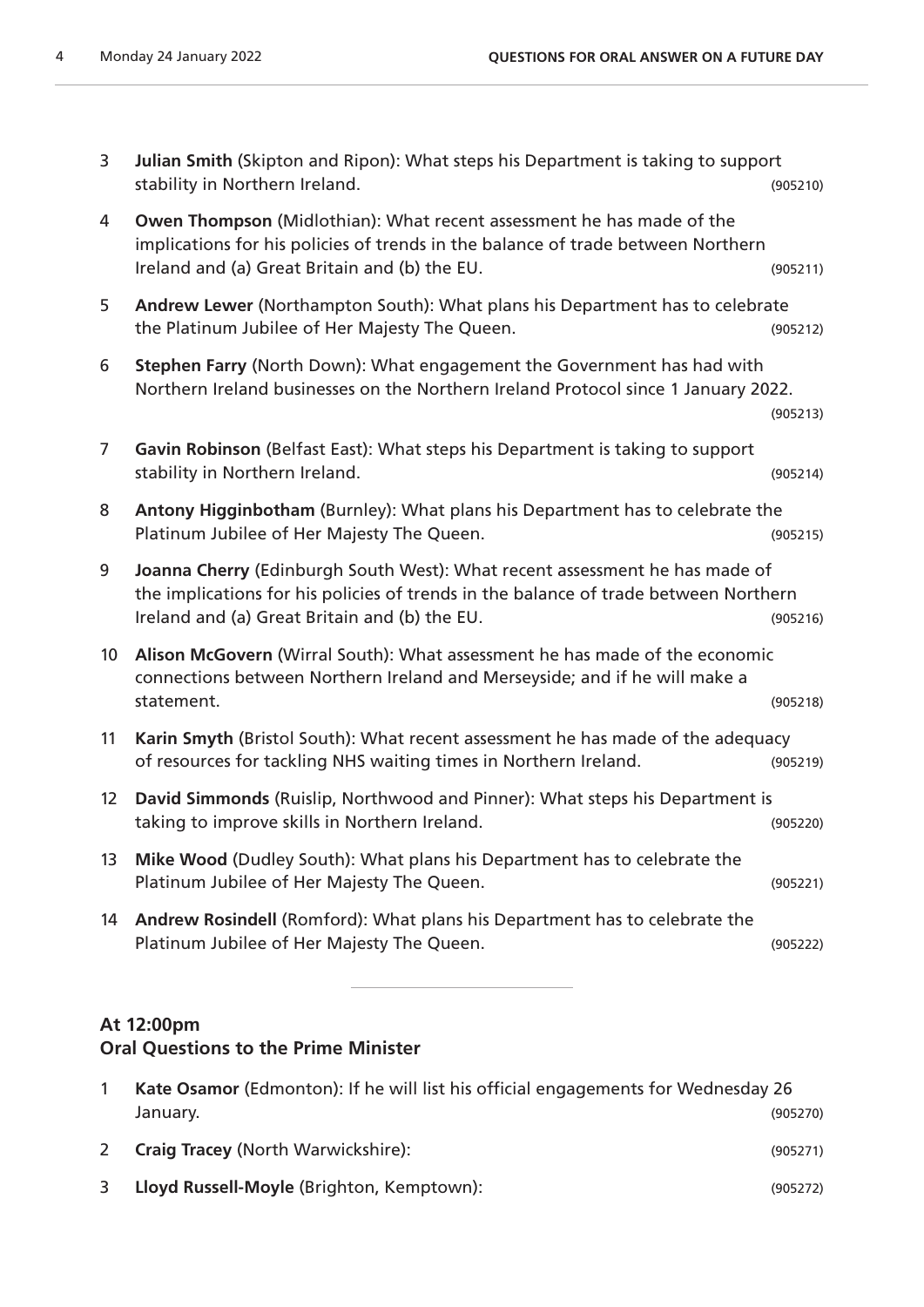| 4               | <b>Jonathan Edwards (Carmarthen East and Dinefwr):</b>  | (905273) |
|-----------------|---------------------------------------------------------|----------|
| 5               | <b>Simon Baynes (Clwyd South):</b>                      | (905274) |
| 6               | <b>Jesse Norman</b> (Hereford and South Herefordshire): | (905275) |
| 7               | Philip Dunne (Ludlow):                                  | (905276) |
| 8               | Mrs Sheryll Murray (South East Cornwall):               | (905277) |
| 9               | Sir Mike Penning (Hemel Hempstead):                     | (905278) |
| 10              | <b>Andrew Selous (South West Bedfordshire):</b>         | (905279) |
| 11              | <b>Rushanara Ali (Bethnal Green and Bow):</b>           | (905280) |
| 12 <sup>2</sup> | Mr Louie French (Old Bexley and Sidcup):                | (905281) |
| 13              | <b>Rob Butler (Aylesbury):</b>                          | (905282) |
| 14              | John McNally (Falkirk):                                 | (905283) |
| 15              | <b>Richard Burgon (Leeds East):</b>                     | (905284) |
|                 |                                                         |          |

# Questions for Answer on Thursday 27 January

### **Oral Questions to the Secretary of State for Environment, Food and Rural Affairs**

| $\mathbf{1}$   | Felicity Buchan (Kensington): What steps he is taking to tackle the risk of flash<br>flooding in London.                                                                                                 | (905285) |
|----------------|----------------------------------------------------------------------------------------------------------------------------------------------------------------------------------------------------------|----------|
| $\overline{2}$ | <b>Bob Blackman</b> (Harrow East): What steps he is taking to tackle fly-tipping.                                                                                                                        | (905286) |
| 3              | Andrew Selous (South West Bedfordshire): What steps he is taking to tackle fly-<br>tipping.                                                                                                              | (905287) |
| 4              | Dr Rupa Huq (Ealing Central and Acton): What assessment his Department has<br>made of the impact of food price rises on household budgets.                                                               | (905288) |
| 5              | Dr Philippa Whitford (Central Ayrshire): What assessment he has made of the<br>potential effect of winding down the Seasonal Agricultural Workers Scheme on<br>the food and drink sector.                | (905289) |
| 6              | Mr Philip Hollobone (Kettering): What assessment he has made of the potential<br>effect of his authorisation of the use of the pesticide thiamethoxam in certain<br>circumstances on the bee population. | (905290) |
| $\overline{7}$ | Michael Fabricant (Lichfield): What steps his Department is taking to reduce or<br>eliminate fly-tipping; and if he will make a statement.                                                               | (905291) |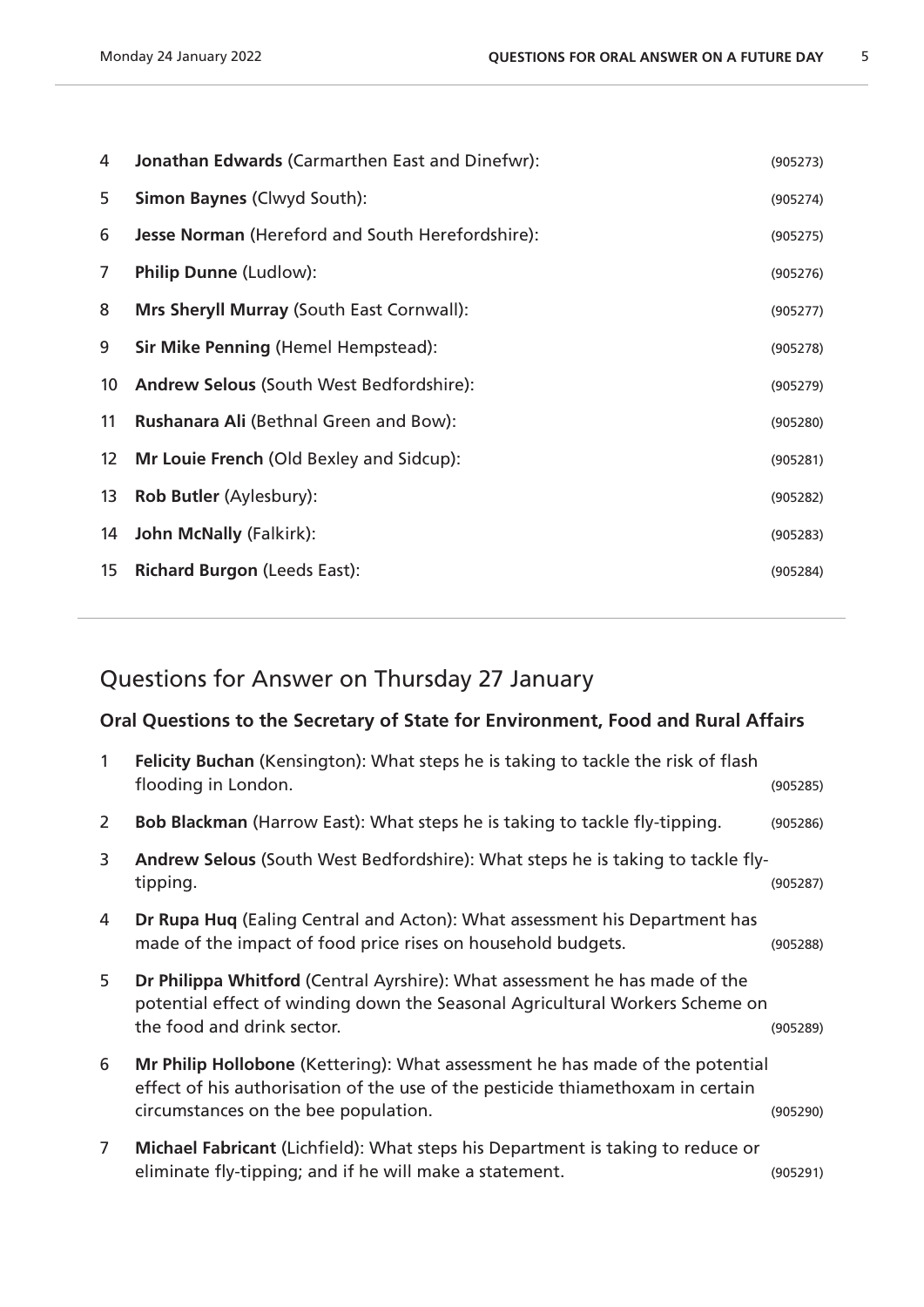| 8               | Mr Barry Sheerman (Huddersfield): What steps he plans to take to help increase<br>farmer and other land manager engagement with Nature Recovery Networks. (905292) |          |
|-----------------|--------------------------------------------------------------------------------------------------------------------------------------------------------------------|----------|
| 9               | David Duguid (Banff and Buchan): What steps he is taking to ensure a greater<br>share of the UK-EU catch limits for the UK fleet in 2023.                          | (905293) |
| 10 <sup>°</sup> | Paul Howell (Sedgefield): What steps he is taking to tackle fly-tipping.                                                                                           | (905296) |
| 11              | Huw Merriman (Bexhill and Battle): What plans his Department has to improve the<br>quality of food labelling.                                                      | (905297) |
| 12 <sup>2</sup> | Virginia Crosbie (Ynys Môn): What assessment he has made of domestic food<br>security.                                                                             | (905298) |
| 13              | Damien Moore (Southport): What steps he is taking to support coastal<br>communities.                                                                               | (905299) |
| 14              | Chris Clarkson (Heywood and Middleton): What steps he is taking to improve<br>water quality.                                                                       | (905300) |
| 15              | Christian Wakeford (Bury South): What plans the Government has to ban the<br>importing and selling of animal fur in the UK.                                        | (905301) |
| 16              | Richard Graham (Gloucester): What steps he is taking to support new woodlands<br>and community green spaces.                                                       | (905302) |
|                 |                                                                                                                                                                    |          |

#### **At 10:00am**

#### **Topical Questions to the Secretary of State for Environment, Food and Rural Affairs**

| T1 <b>Peter Aldous</b> (Waveney): If he will make a statement on his departmental<br>responsibilities. | (905303) |
|--------------------------------------------------------------------------------------------------------|----------|
| T2 Rob Butler (Aylesbury):                                                                             | (905304) |
| T3 Mrs Sheryll Murray (South East Cornwall):                                                           | (905305) |
| T4 Jack Brereton (Stoke-on-Trent South):                                                               | (905306) |
| T5 Geraint Davies (Swansea West):                                                                      | (905307) |
| T6 Gill Furniss (Sheffield, Brightside and Hillsborough):                                              | (905308) |
| T7 Suzanne Webb (Stourbridge):                                                                         | (905309) |
| T8 Lloyd Russell-Moyle (Brighton, Kemptown):                                                           | (905310) |
|                                                                                                        |          |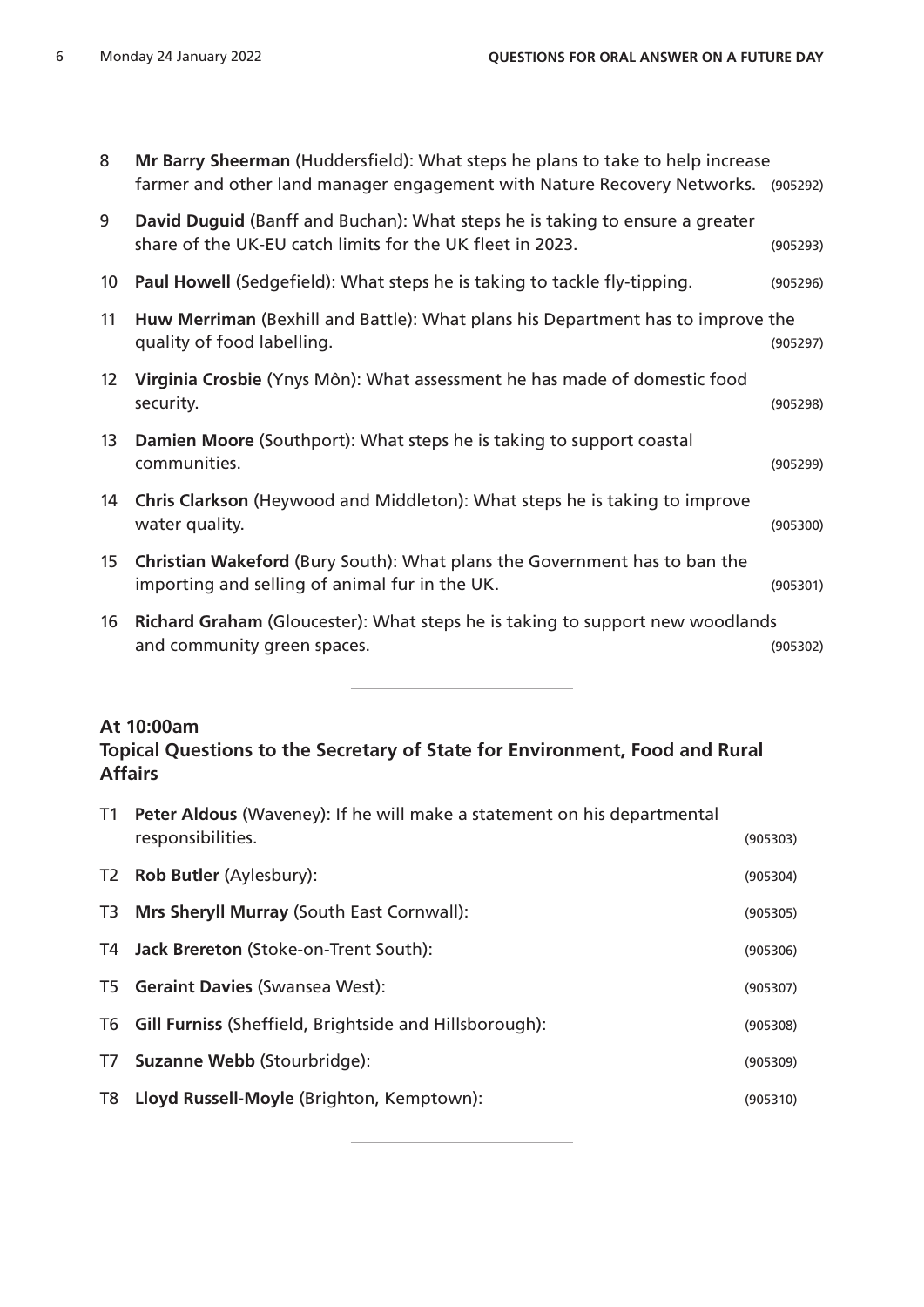#### **At 10:10am**

**Oral Questions to the hon. Member for South West Bedfordshire, representing the Church Commissioners, the hon. Member for Broxbourne, representing the House of Commons Commission, the hon. Member for Alyn and Deeside representing the Parliamentary Works Sponsor Body, the Chairman of the Public Accounts Commission and the hon. Member for City of Chester, representing the Speaker's Committee on the Electoral Commission**

- 1 **Jerome Mayhew** (Broadland): To ask the hon. Member for South West Bedfordshire, representing the Church Commissioners, what assessment the Church of England has made of the steps needed to put the maintenance of churches and cathedrals on a sustainable basis. (905258)
- 2 **Marsha De Cordova** (Battersea): To ask the hon. Member for South West Bedfordshire, representing the Church Commissioners, what steps the Church of England is taking to help tackle racial inequalities. (905259)
- 3 **Fiona Bruce** (Congleton): To ask the hon. Member for South West Bedfordshire, representing the Church Commissioners, what steps the Church of England is taking to promote freedom of religion or belief. (905260)
- 4 **Sir Desmond Swayne** (New Forest West): To ask the hon. Member for South West Bedfordshire, representing the Church Commissioners, what steps the Church of England is taking to support parenting and marriage. (905261)
- 5 **Virginia Crosbie** (Ynys Môn): To ask the hon. Member for South West Bedfordshire, representing the Church Commissioners, what steps the Church of England is taking to increase biodiversity on its Welsh holdings. (905262)
- 6 **Caroline Ansell** (Eastbourne): To ask the hon. Member for South West Bedfordshire, representing the Church Commissioners, what recent assessment the Church of England has made of the level of threats to Christians in the Middle East. (905263)
- 7 **Dame Diana Johnson** (Kingston upon Hull North): To ask the hon. Member for South West Bedfordshire, representing the Church Commissioners, for what reason the Church of England has not made provision to enable a church blessing of gay and lesbian relationships. (905264)
- 8 **Owen Thompson** (Midlothian): To ask the hon. Member for City of Chester, representing the Speaker's Committee on the Electoral Commission, what estimate the Committee has made of the potential cost of implementing the Elections Bill's proposed changes to the administration and conduct of elections. (905265)
- 9 **Jacob Young** (Redcar): To ask the hon. Member for South West Bedfordshire, representing the Church Commissioners, what the Church of England's position is on the recognition of same-sex marriage. (905266)